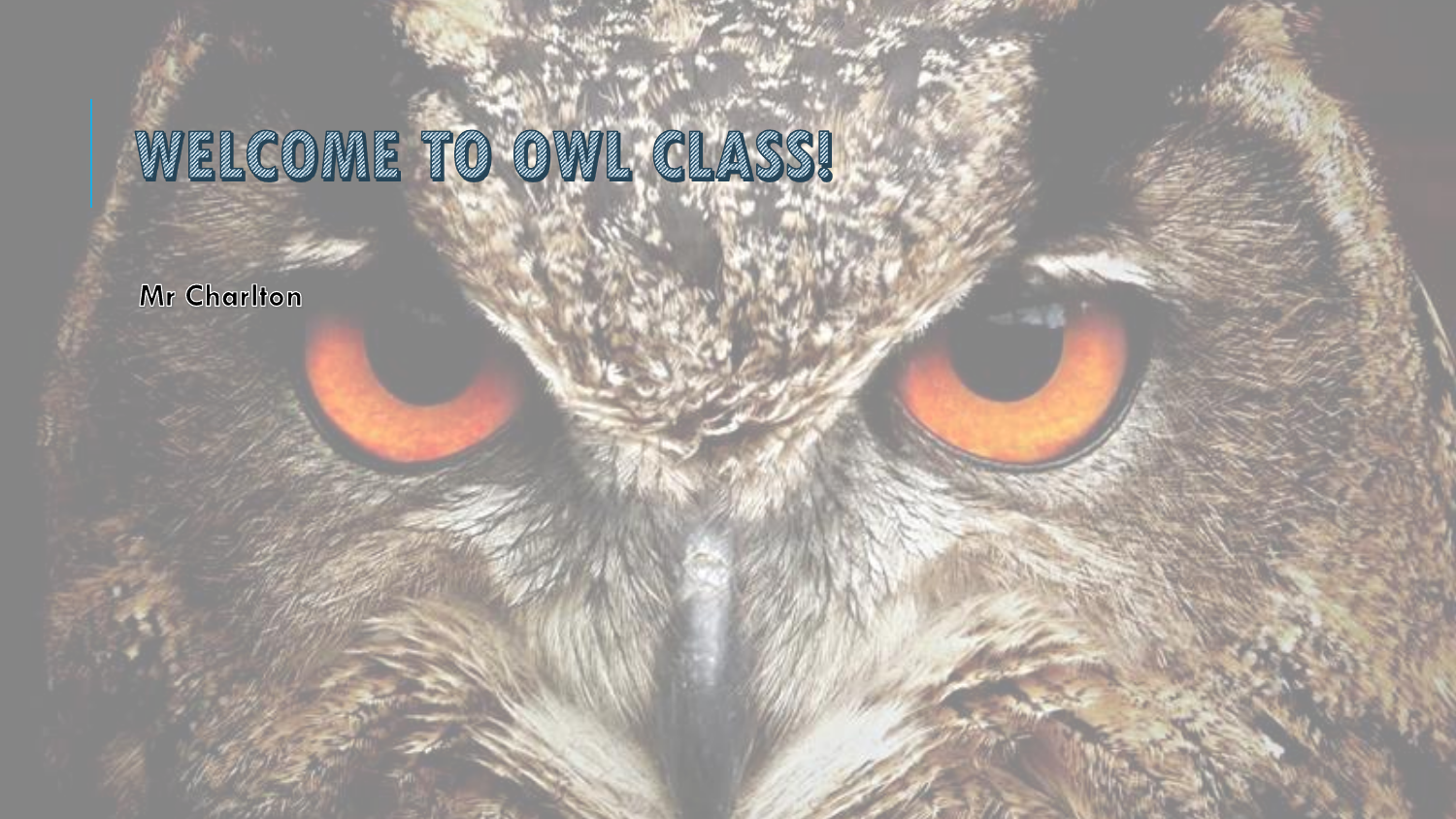# ALL ABOUT ME - MR CHARLTON

I've been a teacher for 8 years.

I've taught lots of different year groups from Year 1 to Year 6.

I really enjoy teaching and coming to school.

I live with my wife and my son, Heath, who is nearly 4. He starts reception at his school in September.

I also have a cat called Rum Tum.

During my free time, I enjoy playing the guitar, reading and spending time with friends and family.



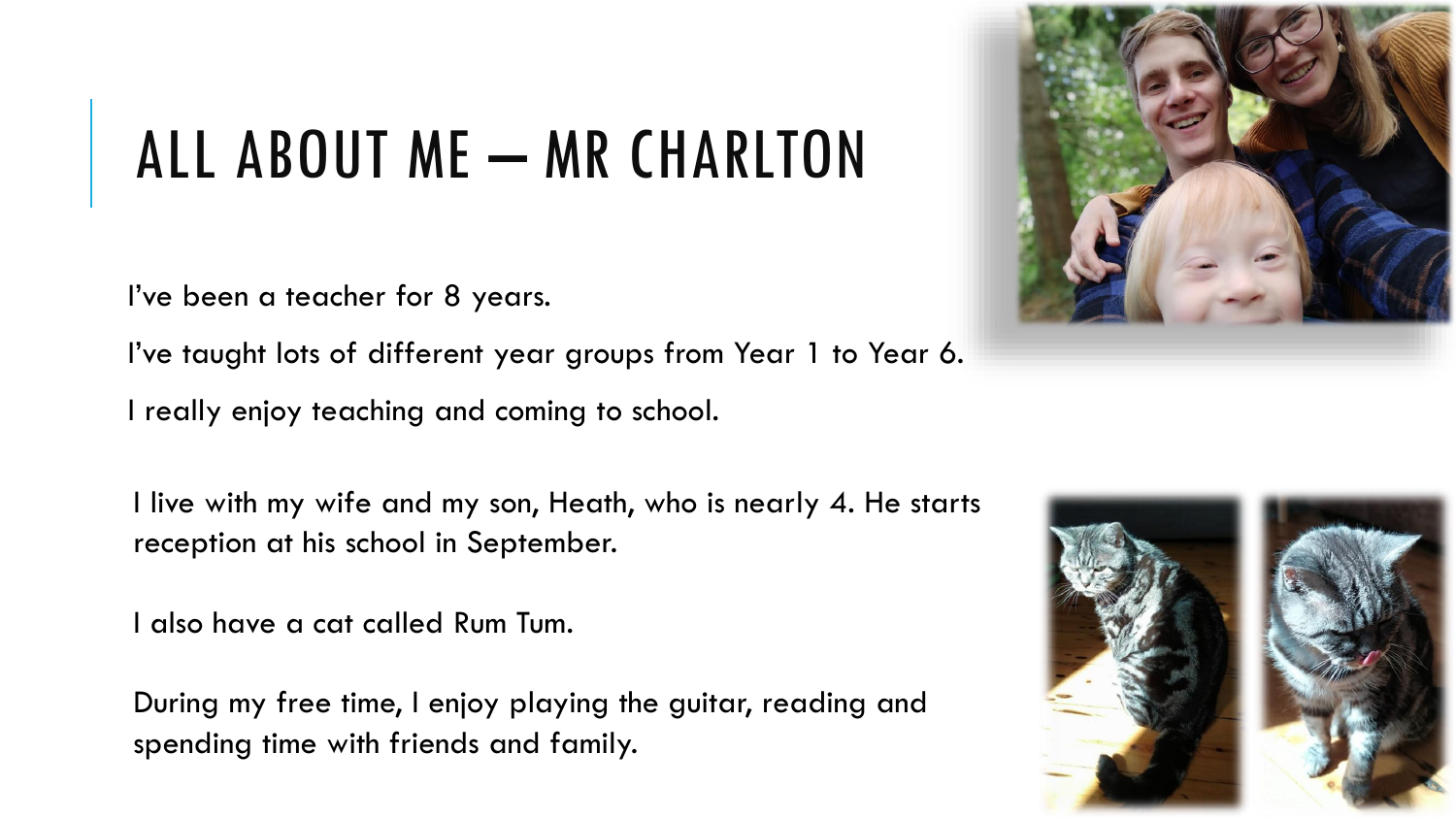## WHAT WE ARE GOING TO BE LEARNING

We've got lots of exciting topics coming up this year:

- **Anglo-Saxons**
- Volcanos and earthquakes
- Earth and the solar system
- Mayans
- **Trips and a residential (fingers crossed!)**
- All the other subjects too: English, maths, Art, music, computing and many others.







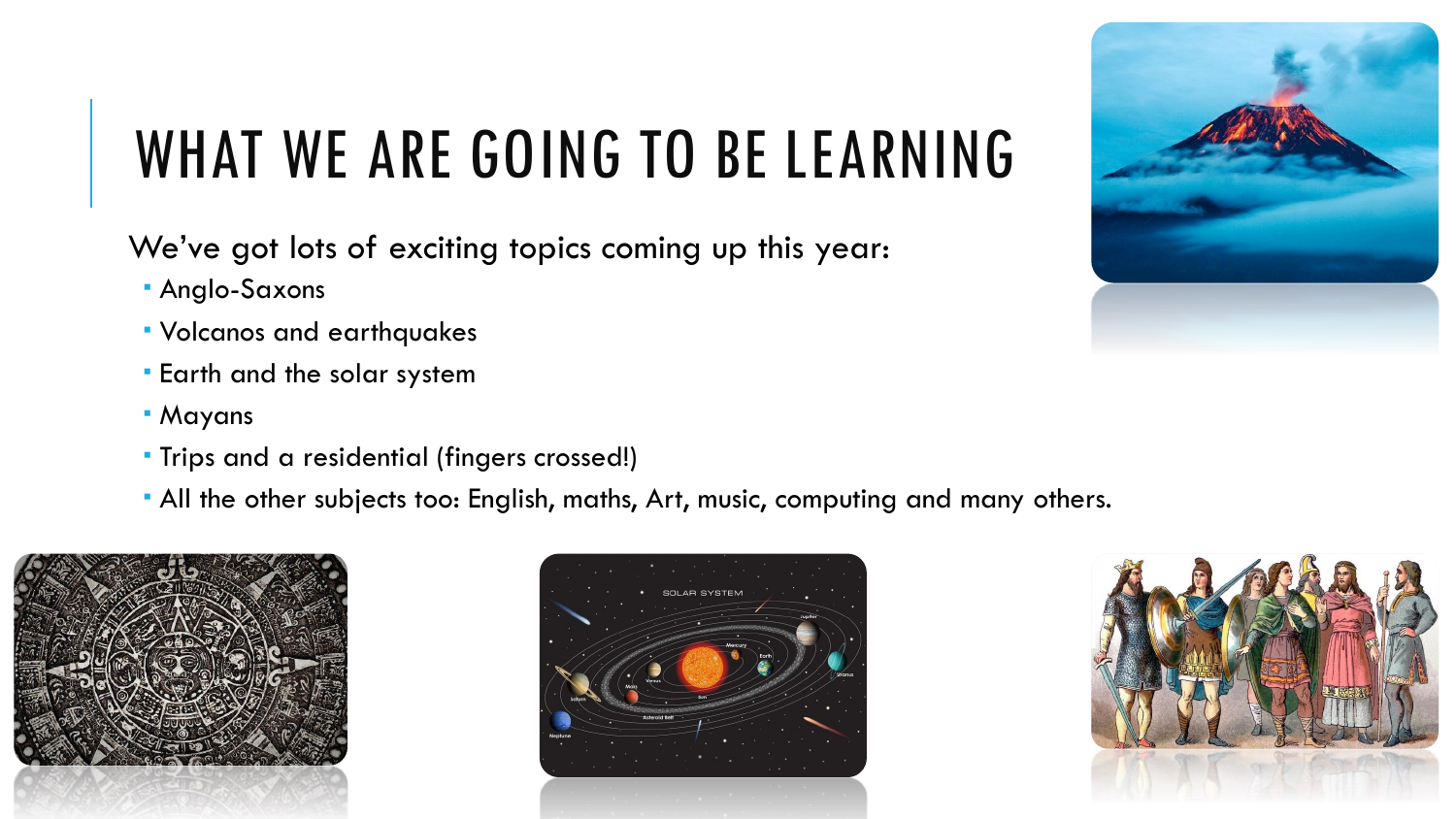## OUR CLASSROOM

We will have the same class as the previous Year 5 children did. At the moment, it is not quite ready for us, but I'll be doing some work on it very soon to get it ready.

I'd also love to know how you like the class to work and what you'd like it to look like – have a look at the summer activity sheet I sent out for more details.



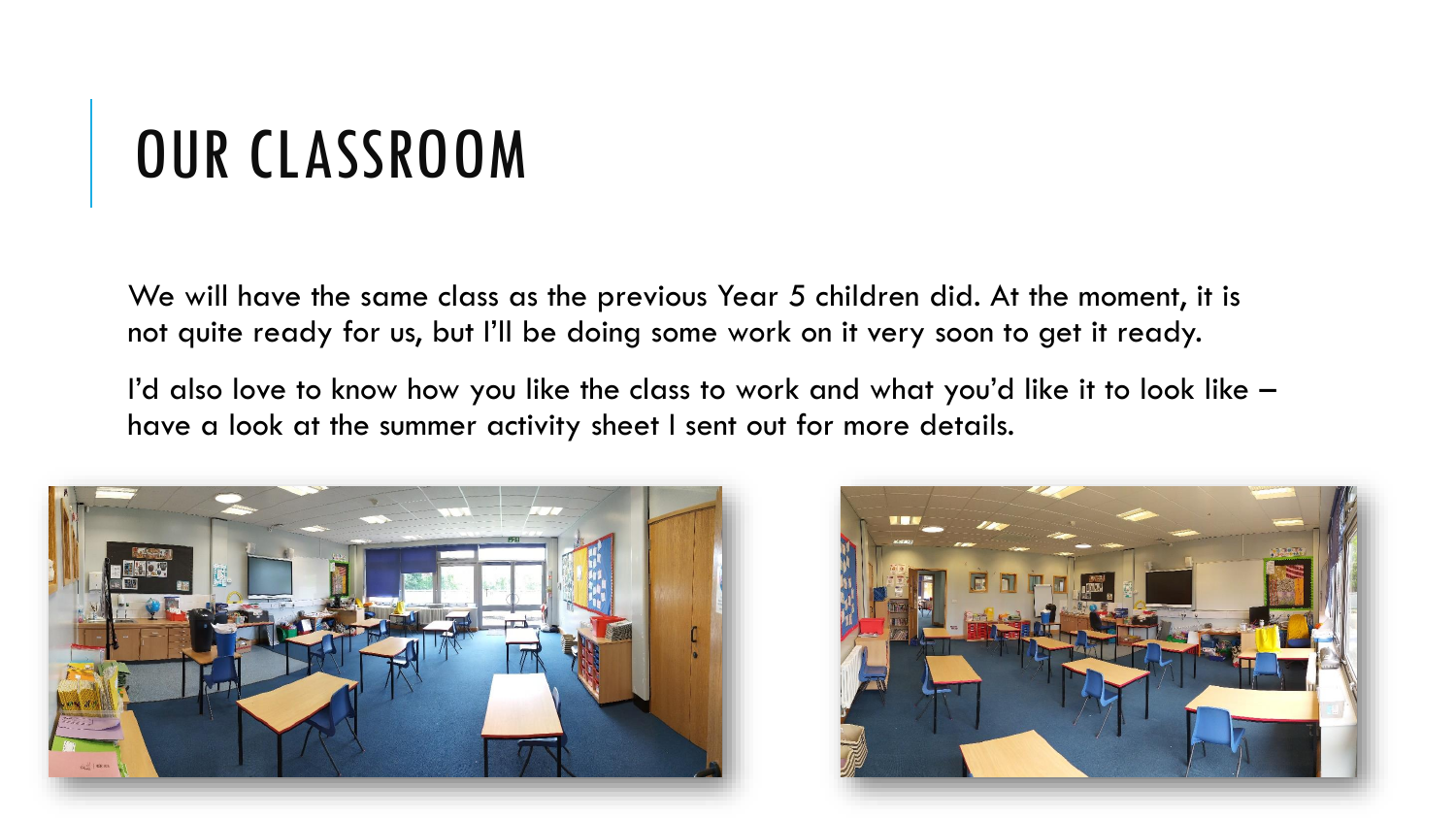#### THINGS TO DO OVER THE SUMMER

Spend the summer relaxing with friends and family!

Have a look at the summer activities I have sent out: there are some really fun ones that you could do with others.

#### Welcome to Owl class!

I'm really looking forwar to meeting you all proper in September. In readine for September, I hav prepared some activities fo you to have a go at. Som are just for fun, some ar linked to the learning w will be doing, some are show me what you know and some are a opportunity for you to te me all about you. You ca do as many or as few as yo like, but it would be lovel to see the work come when you arrive back school.

Have fun and see you September!

Mr Charlton

| ٢d<br>Ιy<br>SS.<br>/e<br>эr<br>١ē<br>re<br>/e<br>ŗΟ<br>w<br>ın.<br>٠ΙΙ | <b>Our classroom</b><br>I'd love to know what you'd like<br>our classroom to be like and how<br>vou'd like it to work. Create a<br>plan of the classroom that<br>details:<br>• What monitors/ jobs we'd<br>have.<br>• What we should display on the<br>walls.<br>. What different areas you'd like<br>to have (e.g. book corner etc.)<br>. How the classroom might be<br>arranged. | Science - properties of materials -<br>experiment<br>Science is super interesting, not<br>least because we occasionally get<br>to do experiments!<br>Go to The Royal Institution's<br>website and have a go at these two<br>experiments:<br>https://www.rigb.org/families/exp<br>erimental/series-2/eggsperiments<br>https://www.rigb.org/families/exp<br>erimental/fizzy-cubes | Reading - review of a book<br>Pick a book you have enjoyed<br>reading recently. Review the book<br>and persuade me that I should<br>read it!                                                                                   | All about you<br>Create a brochure that tells me<br>about you. I'd love to know about:<br>Family.<br>Pets.<br>Birthday,<br>Favourite (or least favourite?!)<br>subject.<br>What hobbies do you have,<br>٠<br>What things are really<br>important to you.<br>How do you learn best.<br>٠<br>Anything else you'd like me to<br>know. |
|------------------------------------------------------------------------|------------------------------------------------------------------------------------------------------------------------------------------------------------------------------------------------------------------------------------------------------------------------------------------------------------------------------------------------------------------------------------|---------------------------------------------------------------------------------------------------------------------------------------------------------------------------------------------------------------------------------------------------------------------------------------------------------------------------------------------------------------------------------|--------------------------------------------------------------------------------------------------------------------------------------------------------------------------------------------------------------------------------|------------------------------------------------------------------------------------------------------------------------------------------------------------------------------------------------------------------------------------------------------------------------------------------------------------------------------------|
| ın.<br>)U<br>ly<br>in.<br>in<br>in.                                    | Topic - Anglo Saxons what<br>happened before the Anglo<br>Saxons?<br>In history, we are going to be<br>learning about the Anglo Saxons.<br>Before we start, we need to know<br>who ruled Britain before the<br>Anglo Saxons, what did they do<br>for Britain and why did they<br>leave? You could even film your<br>own history documentary about<br>itl                           | Show me what you know -<br>Spelling - horrendous<br>homophones<br>In Year 3 and 4, one of the things<br>you'll have already covered are<br>homophones: words that sound<br>the same, but have different<br>meanings and spellings. Can you<br>create a display for our class that<br>could help us to remember some<br>of the common ones and how to<br>spell them?             | Show me what you know - Tricky<br>times tables<br>Times tables can be tricky to<br>remember. What tips and tricks<br>can you tell me that help you to<br>remember some of your times<br>tables? Create a poster to show<br>me. | Who's in the class? - Word search<br>Can you create a word search with<br>all the names of the children in the<br>class?                                                                                                                                                                                                           |

Finally, have a think about what you would like Year 5 to be like for you: what do you want to achieve? What might you like to improve upon? You could make a plan for how you'd like Year 5 to be.